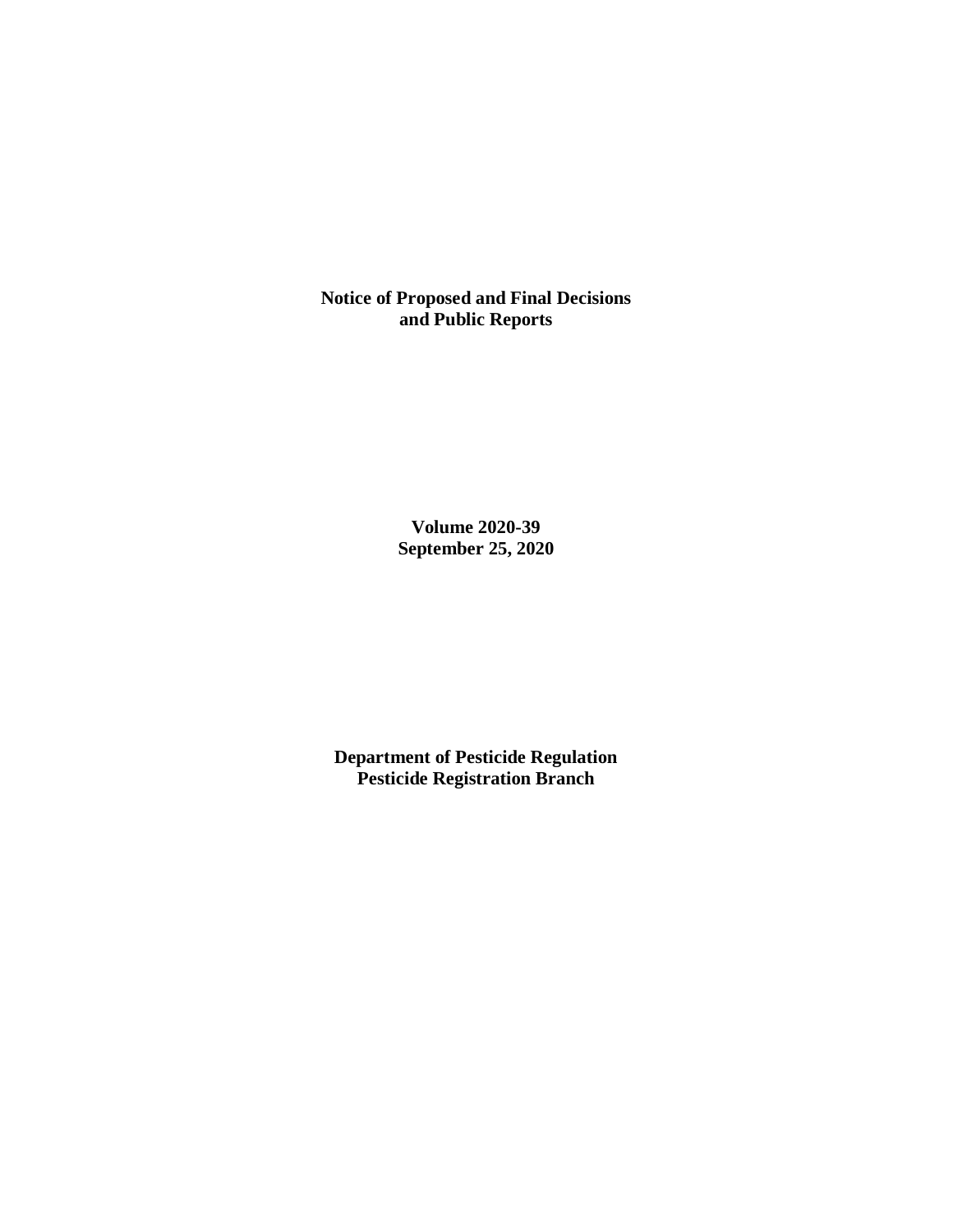# COMMENT PERIOD ENDS OCTOBER 25, 2020

# **NOTICE OF FINAL DECISIONS TO REGISTER PESTICIDE PRODUCTS AND WRITTEN EVALUATION**

Pursuant to Title 3, California Code of Regulations section 6255, the Director of the Department of Pesticide Regulation (DPR), files this Notice of Final Decisions to Register Pesticide Products with the Secretary of the Resources Agency for posting. This notice must remain posted for a period of 30 days for public inspection. Between the time DPR posts a proposed registration decision for public comment and DPR makes a final decision regarding the product, nonsignificant changes may be made to the product label (e.g., revising the product name, changing a master label to an end-use marketing label, correcting typographical errors). If the changes are not significant, DPR will not re-notice the product for public review and comment. However, if significant changes are made to the product label that substantially affect DPR's analysis on direct or indirect significant adverse environmental or human health impacts that can reasonably be expected to occur from the proposed decision, DPR will re-notice the product label for public review and comment.

In addition, for any product that is posted proposed to register as a conditional registration, the registrant may address the conditions of registration by providing the appropriate data or modifying the product label (e.g., remove use site, add "not for use in California" to a use site) during the posting period. If the registrant adequately addresses the conditions of registration during the posting period and the resulting change to the product label is not significant such that DPR must re-post the product label for review and public comment, DPR will post the product below, but will no longer have a "conditional" designation by the registration type.

For information about submitting a request for any documents related to this notice, please visit [https://www.cdpr.ca.gov/public\\_r.htm.](https://www.cdpr.ca.gov/public_r.htm)

To view the public report that was issued when the product was proposed for registration, click on the hyperlinked Tracking Number for the product.

*Tracking Number with hyperlink to public report – (EPA Registration Number) Applicant / Brand Name*

**None to report.**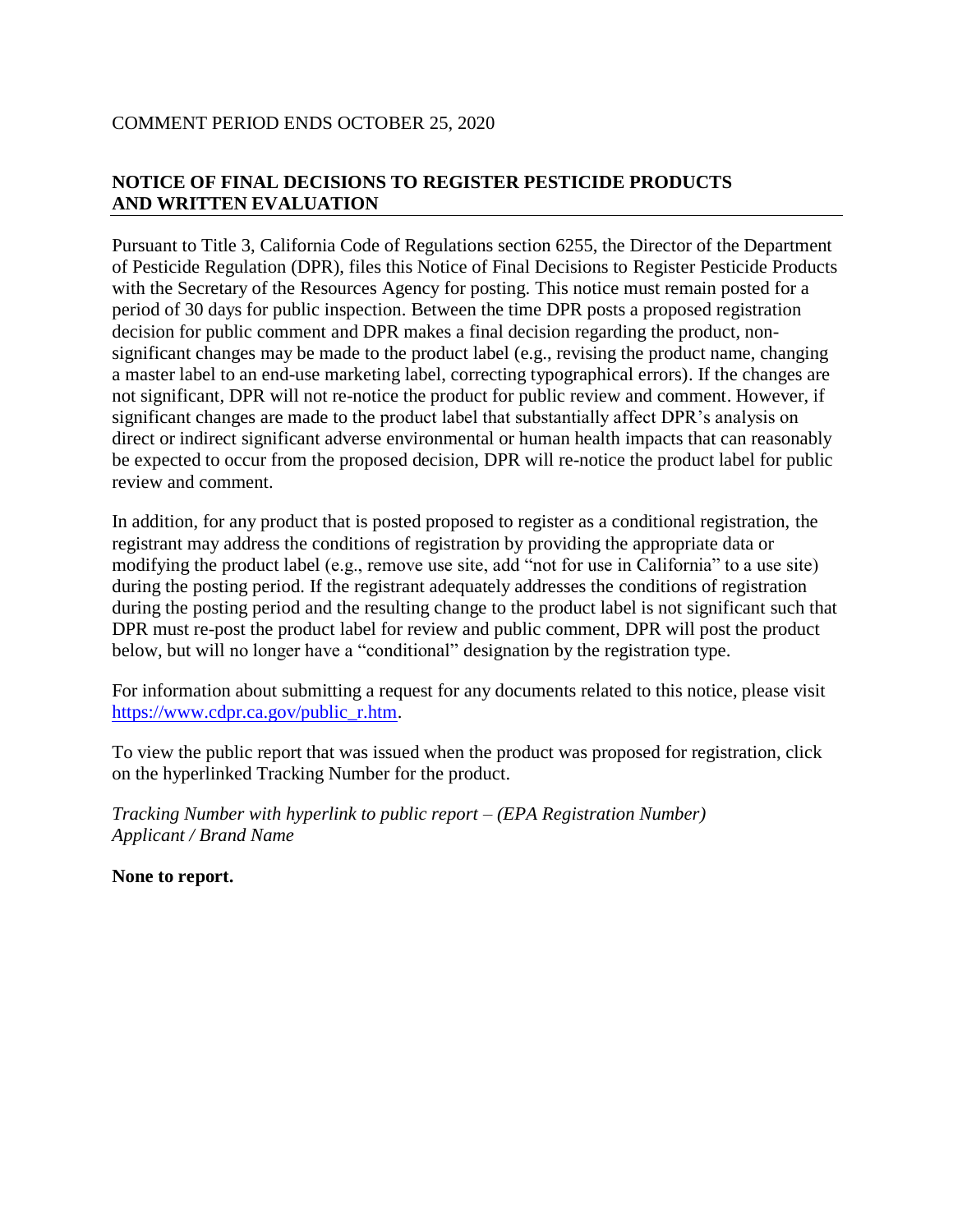# **Notice of Final Decisions to Register (Continued) Page 2**

# **Written Evaluation**

Pursuant to Title 3, California Code of Regulations section 6254, this notice includes a written evaluation of significant environmental points raised in comments submitted during the review and comment period required by Title 3, California Code of Regulations section 6253 for any of the products listed above.

#### **DPR received no comments on the above listed products.**

Tulio Macedo

09/25/2020

 Tulio Macedo, Chief Pesticide Registration Branch

**Dated**